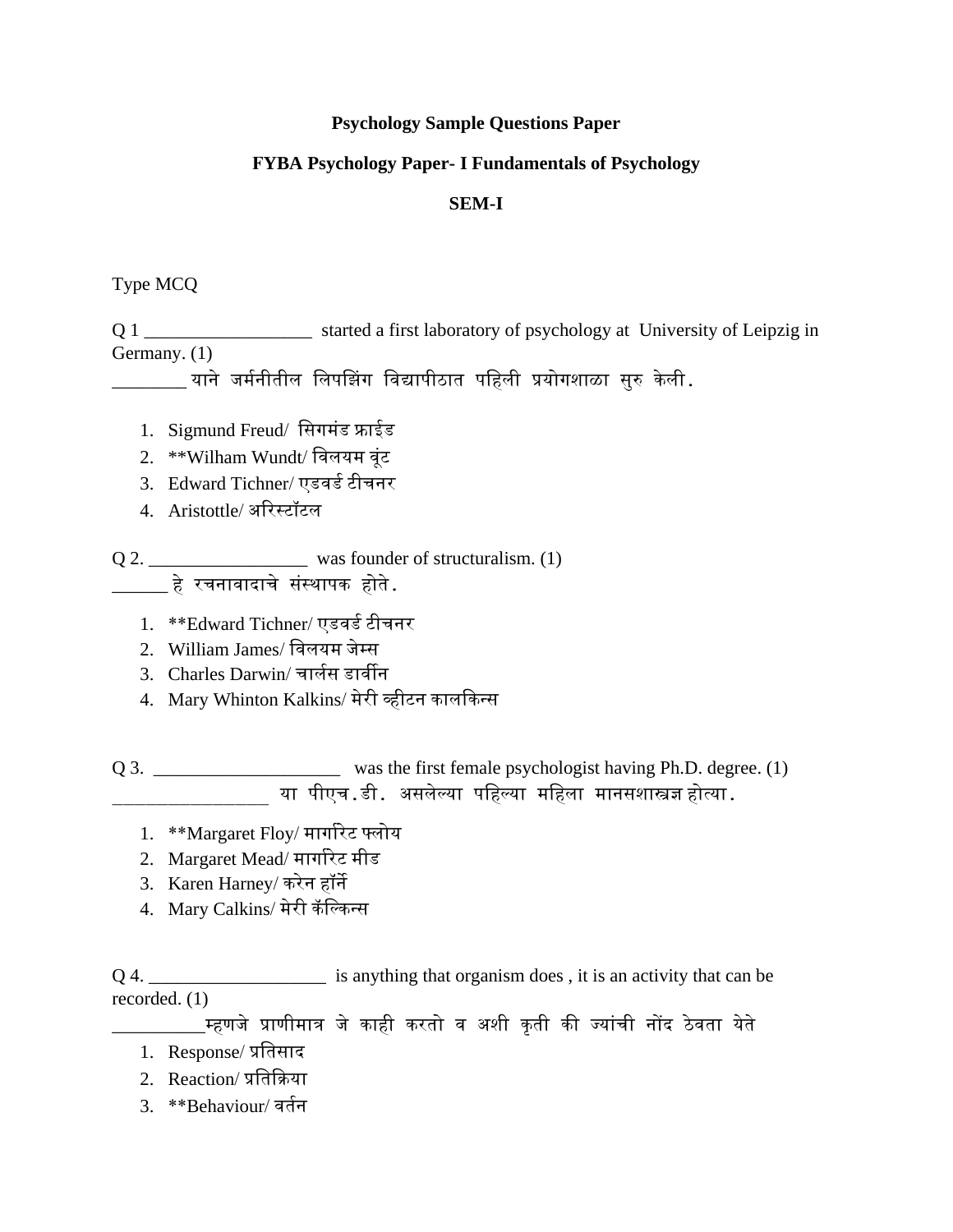4. Action/ कृती

Q 5. \_\_\_\_\_\_\_\_\_\_\_\_\_\_\_\_\_\_\_\_\_\_\_\_ perspective focuses on how the natural selection of traits have promoted survival of genes. (1)

\_\_\_\_\_\_\_\_ हा दृष्टीकोन गुण विशेषांच्या नैसर्गिक निवडीमुळे जनुकांचे अस्तित्व टिकवण्यासाठी कशी मदत होते यावर लक्ष केंदित करतो.

- 1. Behavioural/वर्तनवाद
- 2. Psychodynamic/मनोगलतक
- 3. Neuroscience/ चेतालिज्ञान
- 4. \*\*Evolutionary/ उत्क्रांतिवाद

Q6. Axons are covered in a \_\_\_\_\_\_\_\_\_\_\_, a layer of fatty tissues that insulates axons and increases the speed of nerve impulse. (2)

अक्षतंतुंवर चे मेद्युक्त आवरण असते, त्यामुळे अक्षतंतुंतील आवेग बाहेर जात नाही व चेता आवेगाचे गती वाढते ।

- 1. Neuron/ / नसपेशी
- 2. \*\*Myelin sheath/ मायलीत पेशी
- 3. Glial Cells/ लललया पेशी
- 4. Dendrites/ लशखातंतु

Q 7. \_\_\_\_\_\_\_\_\_\_\_\_\_\_\_\_\_\_\_\_\_ means that inside of the cell has positive sodium ions and outside has negative sodium ions, at the point where gates are opened for neural transmission. (2)

\_\_\_\_\_ म्हणजेबाहेरील बाजूस घनभररत सोलडयम आयन असतात ि आतील बाजूस ऋणभारीत सोलडयम आयान असतात, जेथेचेता प्रिाहाला दारेमोकळी होतात.

- 1. \*\*Resting Potential/ लस्थर क्षमता
- 2. Action Potential/ किया क्षमता
- 3. Electric Energy/ विद्युत उर्जा
- **4.** Chemical Potential/ रासायलनक उजाम

Q8. Each action potential takes about \_\_\_\_\_\_\_\_\_ of a second for generation. (2) नासपेशीमध्येकिया क्षमता भरीत होण्यासाठी \_\_\_\_\_\_\_\_िेळ लागतो

- 1. \*\*One Thousand/ संकेदाचा हजारावा भाग
- 2. One hundredth/ संकेदाचा शंभरावा भाग
- $3.$  One tenth/ संकेदाचा दहावा भाग
- $4.$  One fiftieth/ संकेदाचा पन्नासावा भाग

Q9. \_\_\_\_\_\_\_\_ is responsible for all voluntary muscle movements like drinking water. (2)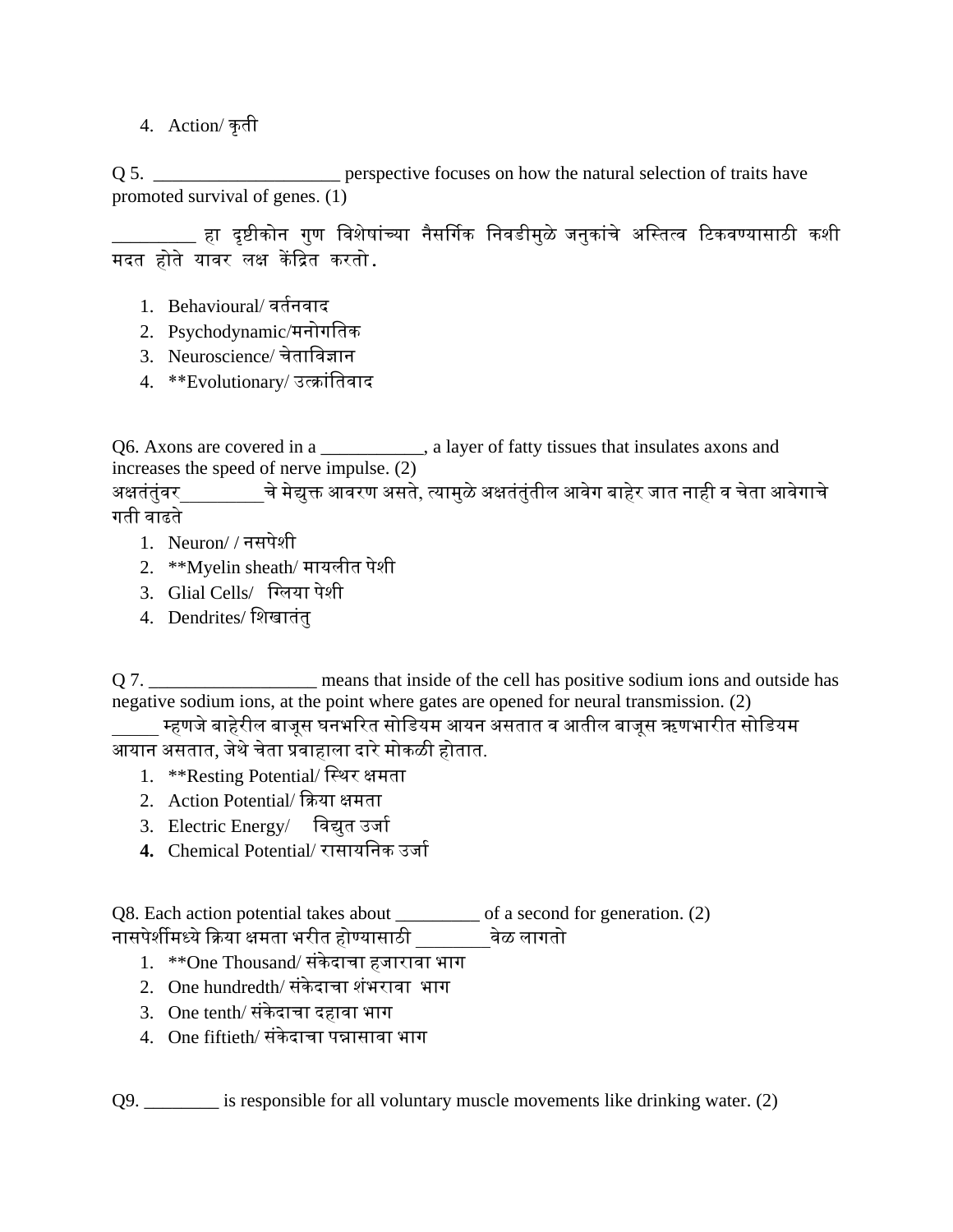\_\_\_\_\_\_ हेपाणी लपणेयासारखा सगळ्या ऐलच्िक स्नायूंच्या हालचालींना जबाबदार आहे

- 1. sensory cortex/ वेदक मस्तिष्क बाह्य
- 2.  $**$ motor cortex/ कारक मस्तिष्क बाहय
- 3. association area/ सहचर्य
- **4.** spinal cord/ मज्जारज्जू

**Q**10. \_\_\_\_\_\_\_\_\_\_\_\_\_\_\_ molecules may be similar enough to a neurotransmitter to bind its reception and mimic its effects. (2)

\_\_\_\_\_\_ रेणूहेचेतापारेषकासारखेअसतात, तेपररणाम ग्रहण करू शकतात ककिा हुबेहूब पररणाम लनमामण करू शकतात.

- 1. **\*\*Agonist/ पिडीत**
- 2. Antagonist/ लिरोधक
- 3. Botulin/ बोट्युलीन
- **4.** Acetylcholine/ एलसरटल्कोलीन

# Q11. Learning means \_\_\_\_\_\_\_\_\_\_\_\_\_\_\_\_\_ change in behavior (3)

अअअअअअ अअअअअअ अअअअअअअ अअअअअअ \_\_\_\_\_\_\_\_\_\_ अअअअअअअअअ अअअ

- 1. Temporary  $/ \square \square \square \square \square \square \square$
- 2. Permanent /  $\Box$
- 3. \*\* Relatively permanent /  $\Box$  $\Box$  $\Box$  $\Box$  $\Box$  $\Box$  $\Box$  $\Box$  $\Box$
- 4. Continuous /  $\Box$  $\Box$  $\Box$  $\Box$  $\Box$

# Q12. Pavlov proposed learning related theory called (3)

अअअअअअ अअअअअ अअअअअअअअअ अअ अअअअअअअअ अअअअअअ

- 1. \*\*Classical Conditioning/ **ACCONDITION**
- 2. Innovative /  $\Box$  $\Box$  $\Box$
- 3. Instrumental/  $\Box$   $\Box$   $\Box$
- 4. Trial and Error/ **AND AND AND AND A STATE**

# Q13. Reinforcement in which reward is given to appropriate response is called (3)

अअअअअअअअअअअ अअ अअअअअअअअ अअअअअ अअअअअअअअअअअअअअअ अअअअअअअअअ अअअअ अअअअ.

- 1. Zero/  $\Box$   $\Box$   $\Box$
- 2. Negative/ $\square$  $\square$  $\square$  $\square$  $\square$  $\square$  $\square$
- 3. \*\*Positive/ $\Box$  $\Box$  $\Box$  $\Box$  $\Box$  $\Box$
- 4. Continuous /  $\Box$  $\Box$  $\Box$  $\Box$

# Q14. Food, water are which type of reinforcement (3)

अअअअ, अअअअ अअ अअअअअअअ अअअअअअअअअअ अअअअअअ अअअ

- 1. \*\*Primary /  $\Box$  $\Box$  $\Box$  $\Box$  $\Box$  $\Box$
- 2. Secondary/ $\Box$  $\Box$  $\Box$  $\Box$  $\Box$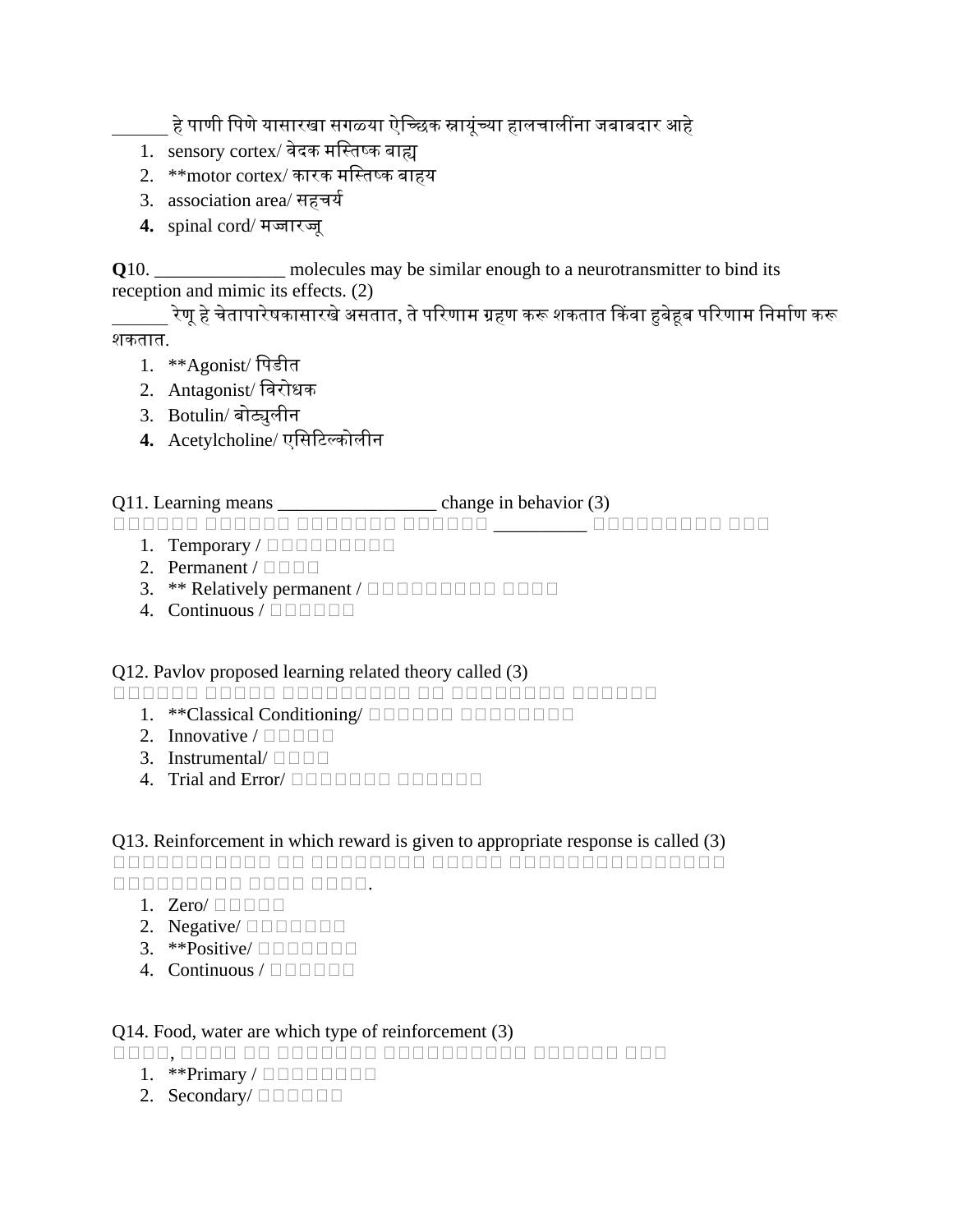- 3. Conditioned/  $\Box$  $\Box$  $\Box$  $\Box$  $\Box$  $\Box$
- 4. Unconditioned/ **ANDICION**

## Q15. Learning is always \_\_\_\_\_\_\_(3)

अअअअअअ अअ अअअअअ \_\_\_\_\_\_\_\_\_\_\_ अअअअ

- 1. Aptitude/  $\square \square \square \square \square \square \square \square$
- 2. Time being/ $\Box$  $\Box$  $\Box$  $\Box$  $\Box$  $\Box$  $\Box$  $\Box$  $\Box$
- 3. \*\*Goal oriented/ **ACCOMPERIES**
- 4. Complex/ **DODDDDDDDDDDD**

## Q16. Memory is a (4)

aanaan aa

- 1. \*\*Process/  $\Box$  $\Box$  $\Box$  $\Box$  $\Box$  $\Box$  $\Box$  $\Box$  $\Box$
- 2. Structure/  $\Box$   $\Box$   $\Box$   $\Box$   $\Box$
- 3. Aptitude/ **And Automa Automa Automa Automa Automa Autom**
- 4. None of these/  $\Box$  $\Box$  $\Box$  $\Box$  $\Box$  $\Box$  $\Box$

### Q17. State the appropriate sequence of memory related concepts (4)

अअअअअअ अअअअअअअअअअअ अअअअअअअ अअअअअअअअअअअ अअअअ अअअअ अअअअअ

- 1. Storage, Encoding, Retrieval/ **MODILE, MODILICHION**, **MODILICHION**
- 2. Retrieval, Storatge, Encoding/ **ACCOLOGIC, ACCOLOGIC ACCOLOGIC ACCOLOGIC ACCOLOGIC ACCOLOGIC ACCOLOGIC ACCOLOGIC**
- 3. \*\*Endocoding, Storage, Rretrieval/ **ACCOLOCICION, ACCOLOCICION**, **ACCOLOCICION**
- 4. Retrieval, Encoding, Storage/ **AND AND AND AND A SHOW AND A SHOW AND A SHOW AND A SHOW AND A SHOW AND A**

### Q18. Recognition is a process related to (4)

अअअअअअअअअअअअअअ/अअअअअ अअ अअअअअअअअअ

- 1. Encoding/ DODOODOODOODOO DOODOOO DOO
- 2. Storage/  $\square$
- 3. \*\*Retrieval/ **ADA ADA ADA ADA ADA ADA ADA ADA**
- 4. None of these/  $\Box$  $\Box$  $\Box$  $\Box$  $\Box$  $\Box$  $\Box$

### Q19. A process of storing information from diverse sources at the time is called (4)

अअअअ अअअअअअअअअअअअअ अअअअअअअअ अअअअअअ अअअअअअअअअअअ अअअअअअअअअ अअअअअअ

- 1. \*\*Parallel processing/ अअअअअअ अअअअअअअ अअअ
- 2. Confusion/ अअअअअ अअअअअअअ अअअअ अअअ
- 3. Adaptation/ **DODDDD DODDDDD**
- 4. all of these/  $\Box$  $\Box$  $\Box$  $\Box$  $\Box$  $\Box$  $\Box$

Q20. Memory has three compartments is proposed by\_\_\_\_\_. (4)